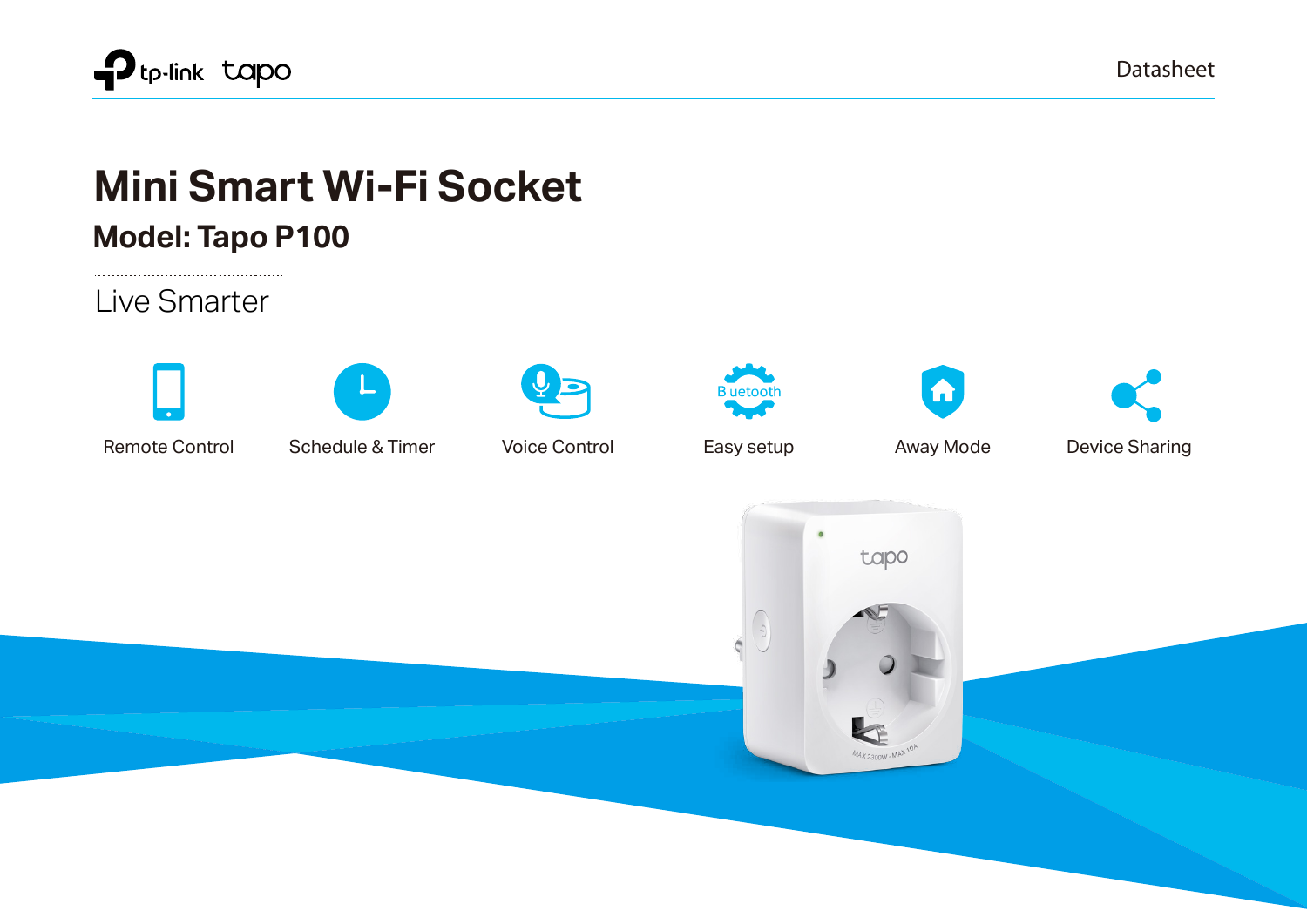

# **// Highlights**

#### Remote Control from Anywhere

With Cloud Advantage, instantly turn connected devices on/off wherever you are via the Tapo app. Designed to facilitate your life and help eliminate potential safety hazards.



#### Live Smarter by Presetting Time

Schedule and Timer features allow you to create weekly schedule and countdown plans. All of your connected electronics will automatically work at your preset time, making your life smart, convenient, and energy-saving.

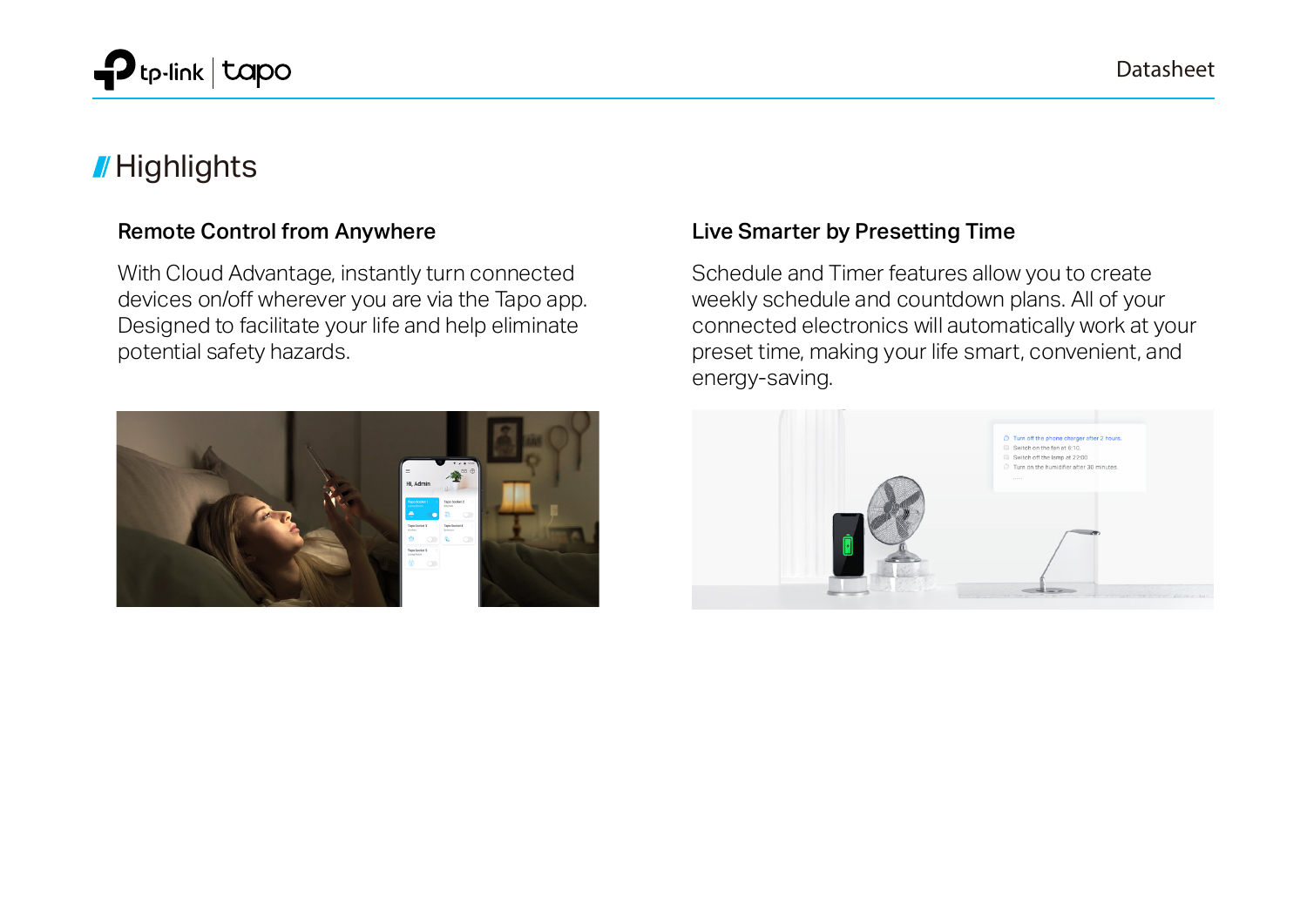

# **// Highlights**

#### Free Up Your Hands with Voice Control

You can use Amazon Alexa or Google Assistant to control your devices with voice commands like "Alexa, turn on the toaster please".



#### \*No separate hub and accessories are required.

#### A Deterrent for Your Home

Away Mode, a feature that intelligently simulates someone being home by turning the plugged in device (like a lamp) on and off, makes it appear that someone is home when you're on long trips to keep away people with ill intent.

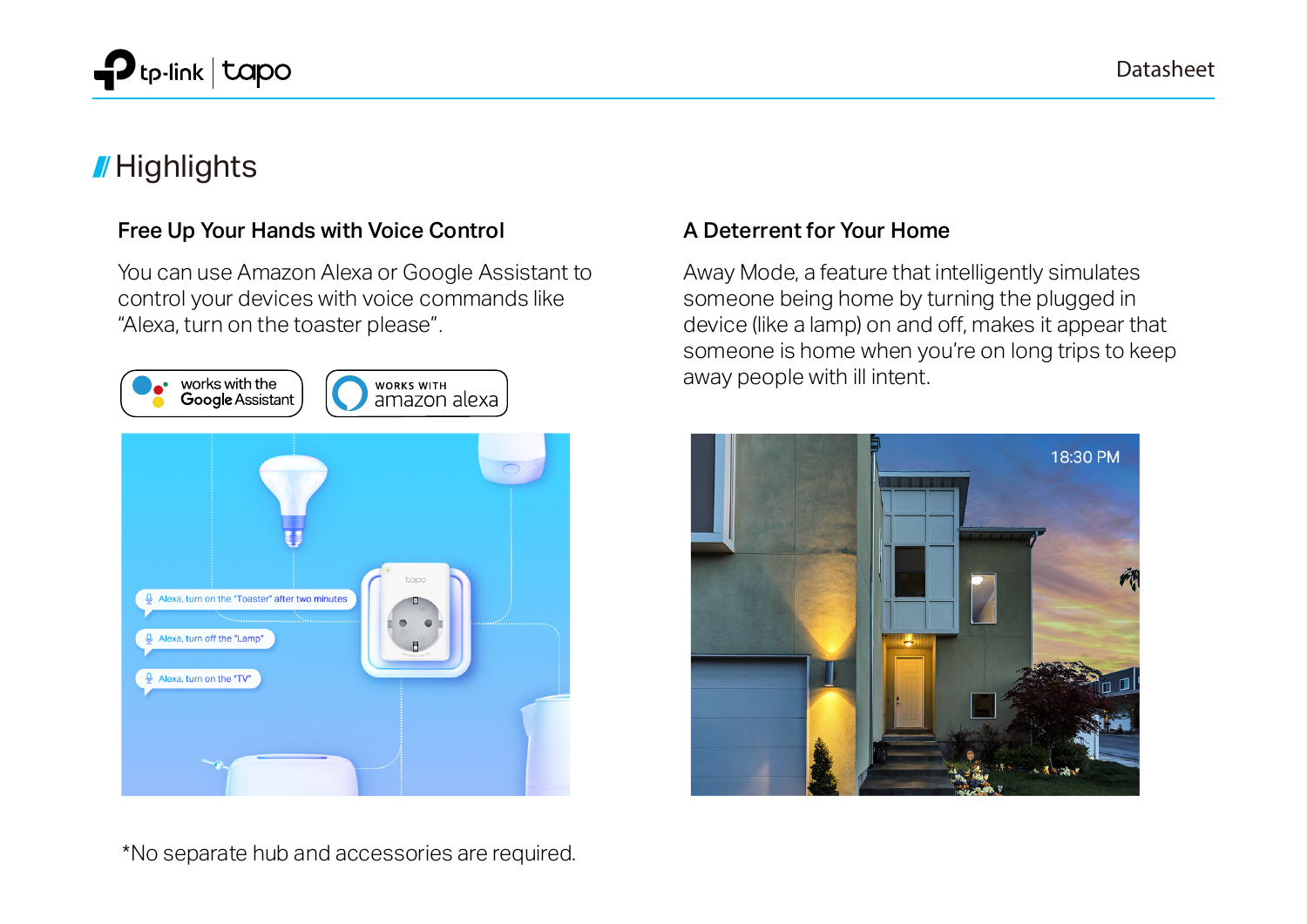## Features

- **Remote Control** Instantly turn connected devices on/off wherever you are through the Tapo app.
- **Schedule** Preset a schedule to automatically manage devices.
- **Timer** Create countdown timer lists for connected electronics.
- · Voice Control Manage your smart socket with voice commands via Amazon Alexa or the Google **Assistant**
- Away Mode Automatically turns devices on and off at different times to give the appearance that someone is home.
- **Compact Design Mini-sized to avoid blocking** adjacent sockets.
- **Easy Setup and Use No hub required, set up** quickly and manage easily through the free app. Bluetooth onboarding technology makes setup simpler for faster connection.
- **Device Sharing Easily share management** permissions with each member of your family.
- · Flame-Retardant\* PC flame-retardant materials help minimize burning hazards.

\*Made with V-0 (UL94) flame-retardant materials.